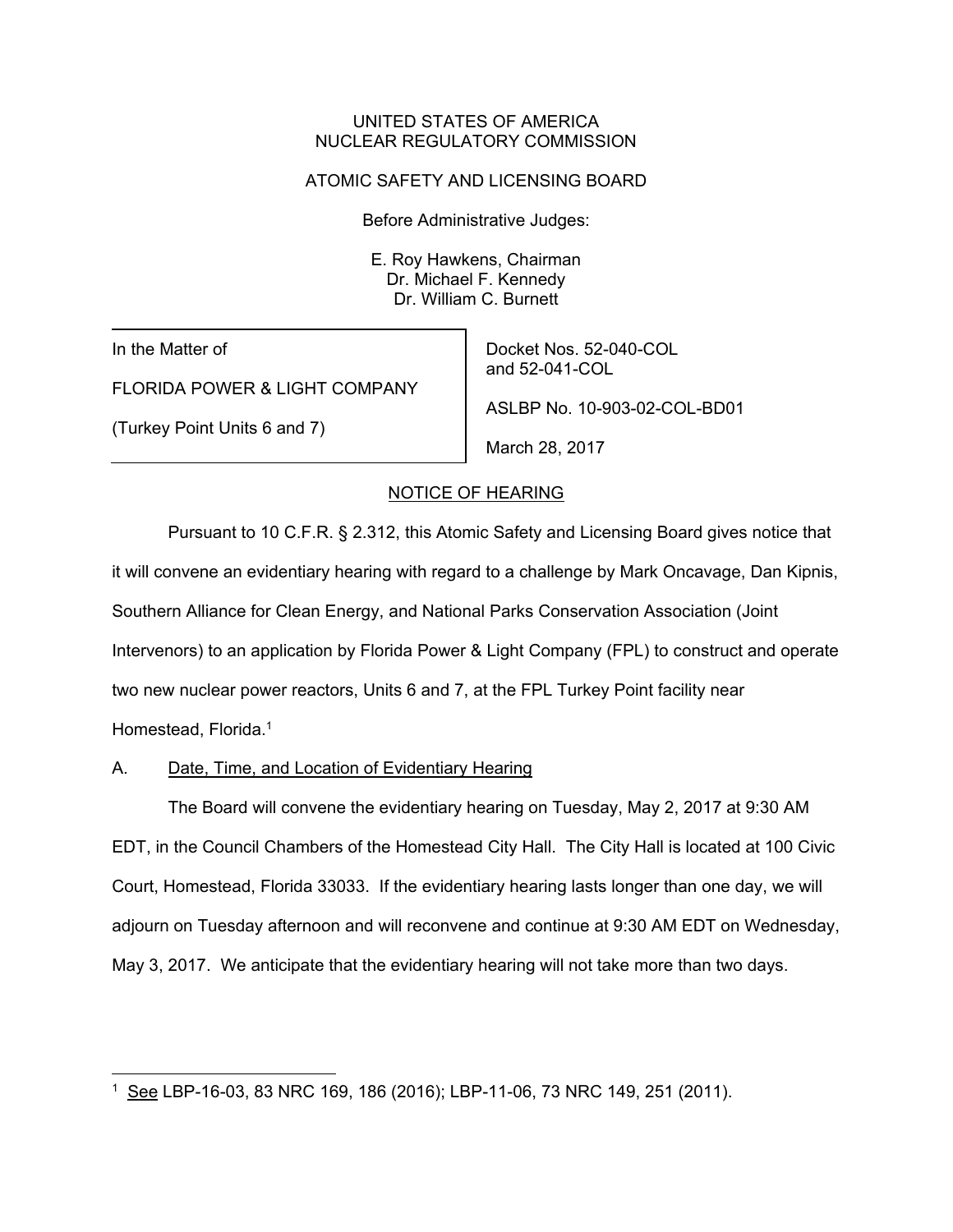The evidentiary hearing will be held under the authority of the Atomic Energy Act, 42 U.S.C. §§ 2231, 2239, and 2241. It will be conducted pursuant to the NRC hearing procedures set forth in 10 C.F.R. Part 2, Subpart L, 10 C.F.R. §§ 2.1200-2.1213.

Members of the public and media are welcome to attend and observe the evidentiary hearing.<sup>2</sup> Actual participation in the hearing will be limited to the parties, interested local governmental bodies, and their lawyers and witnesses.3 Please be aware that security measures may be employed at the entrance to the facility, including searches of hand-carried items such as briefcases or backpacks. No signs will be permitted in the Council Chambers.

### B. Matters to Be Considered

Joint Intervenors advance the following challenge (i.e., Contention 2.1) that will be

litigated during the May 2, 2017 evidentiary hearing:

The [Final Environmental Impact Statement (FEIS)] is deficient in concluding that the environmental impacts from FPL's proposed deep injection wells will be "small." The chemical concentrations of ethylbenzene, heptachlor, tetrachloroethylene, and toluene in the wastewater injections, see FEIS Table 3-5, may adversely impact the groundwater should they migrate from the Boulder Zone to the Upper Floridan Aquifer.[4]

# C. Limited Appearance Statements

As provided in 10 C.F.R. § 2.315(a), any person (other than a party or the representative

of a party to this proceeding) may submit a written statement, known as a written limited

appearance statement, setting forth a position on matters of concern related to this proceeding.

<sup>-</sup><sup>2</sup> The Council Chambers of the Homestead City Hall can accommodate approximately 100 attendees in the audience.

<sup>3</sup> The parties consist of (1) Joint Intervenors; (2) FPL; and (3) the NRC Staff. The interested local governmental bodies in this proceeding are (1) the Village of Pinecrest, Florida; and (2) the City of Miami, Florida. See LBP-15-19, 81 NRC 815, 828 (2015); LBP-11-06, 73 NRC at 251.

<sup>4</sup> See LBP-16-03, 83 NRC at 186. In LBP-16-03, we formulated Contention 2.1 as a challenge to the Draft EIS. When the NRC Staff issued the FEIS in October 2016, Contention 2.1 automatically converted to a challenge to the FEIS.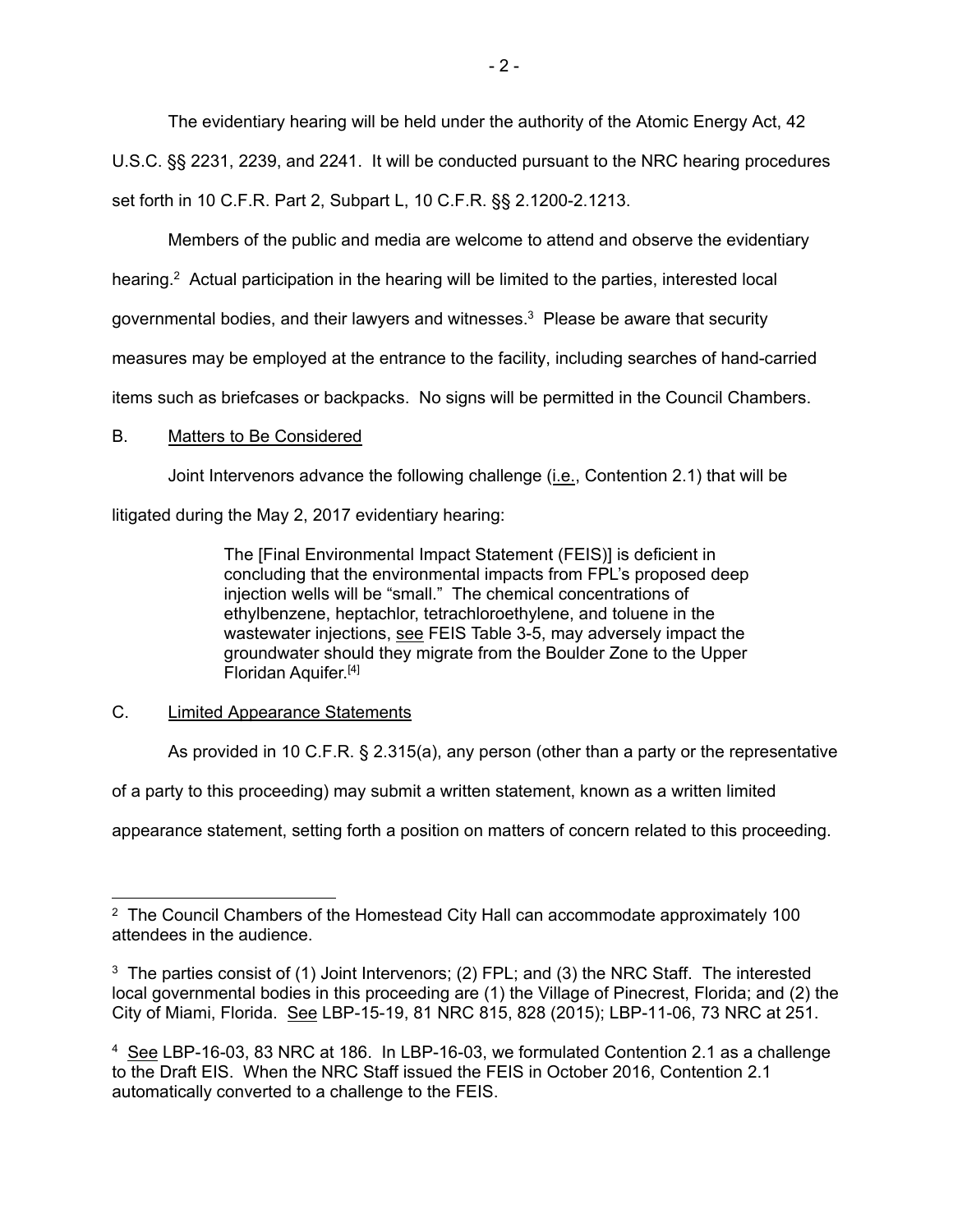Although these statements are not considered testimony or evidence in this proceeding, they

nonetheless may assist this Licensing Board or the parties in considering the matters at issue.

Anyone who submits a written limited appearance statement should be aware that the

jurisdiction of this Licensing Board and the scope of this proceeding are limited solely to the

specific matters described in Contention 2.1.

Written limited appearance statements may be submitted at any time, and should be

sent by mail, fax, or email to the Office of the Secretary and also to the Chairman of this

Licensing Board:

| <b>Office of the Secretary</b>         |                                                             |
|----------------------------------------|-------------------------------------------------------------|
| Mail:                                  | Office of the Secretary                                     |
|                                        | Rulemakings and Adjudications Staff                         |
|                                        | U.S. Nuclear Regulatory Commission                          |
|                                        | Washington, D.C. 20555-0001                                 |
| Fax:                                   | (301) 415-1101 (verification (301) 415-1966)                |
| E-mail:                                | hearingdocket@nrc.gov                                       |
| <b>Chairman of the Licensing Board</b> |                                                             |
| Mail:                                  | Chief Administrative Judge E. Roy Hawkens                   |
|                                        | c/o Jennifer Scro & Kimberly Hsu, Board Law Clerks          |
|                                        | Atomic Safety and Licensing Board Panel<br>Mail Stop T-3F23 |
|                                        | U.S. Nuclear Regulatory Commission                          |
|                                        | Washington, D.C. 20555-0001                                 |
| Fax:                                   | (301) 415-5599 (verification (301) 415-4128)                |
|                                        |                                                             |

Email: Jennifer.Scro@nrc.gov & Kimberly.Hsu@nrc.gov

D. Availability of Documentary Information Regarding the Proceeding

Documents relating to this proceeding (including any updated or revised scheduling

information regarding the evidentiary hearing) are available for public inspection electronically

on the NRC's Electronic Hearing Docket (EHD). EHD is accessible from the NRC website at

https://adams.nrc.gov/ehd. For additional information regarding the EHD please see

http://www.nrc.gov/about-nrc/regulatory/adjudicatory.html#ehd. Persons who do not have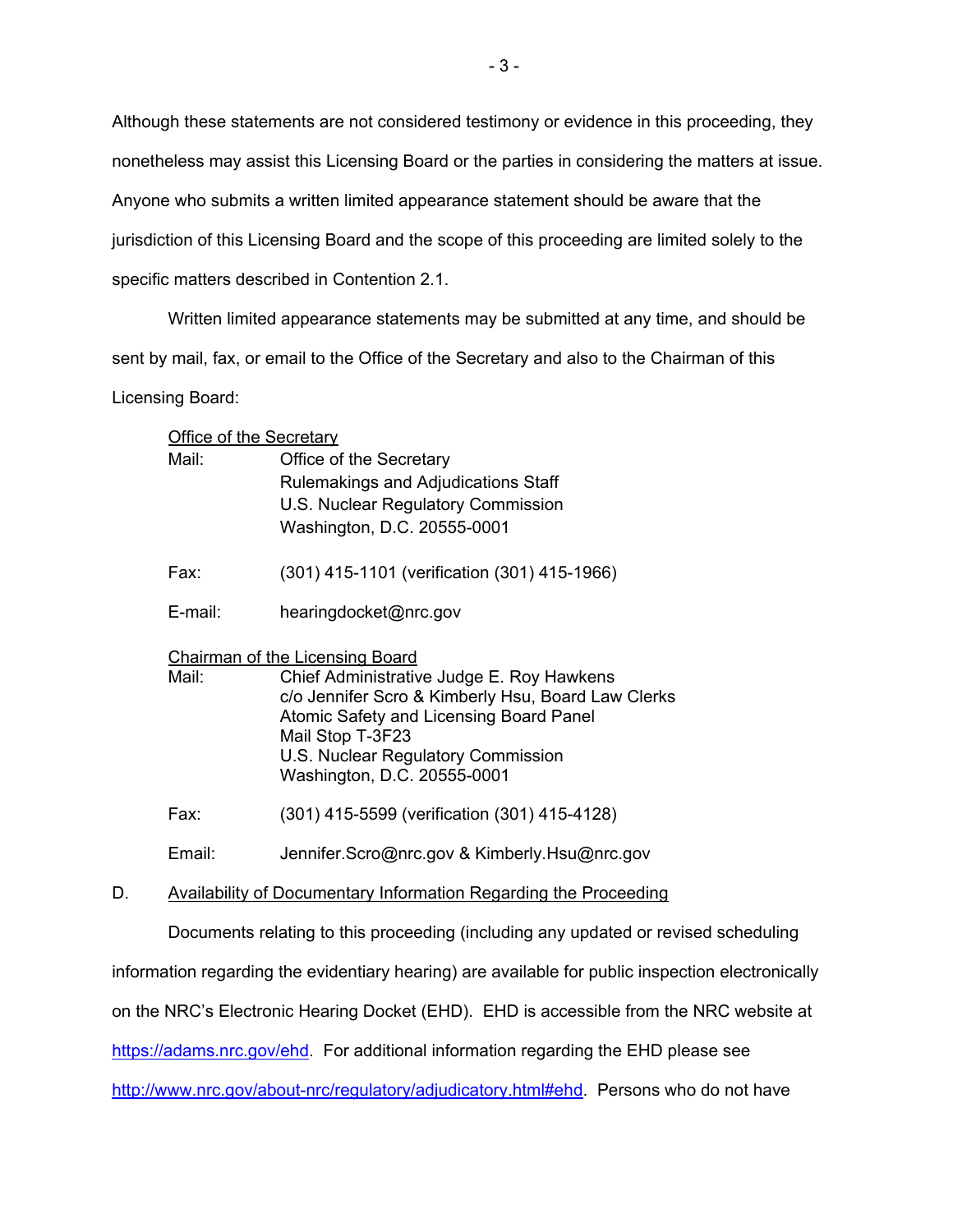access to the internet or who encounter problems in accessing the documents located on the NRC's website may contact the NRC Public Document Room reference staff by email to pdr@nrc.gov or by telephone at (800) 397-4209 or (301) 415-4737. Reference staff are available Monday through Friday between 8:00 AM and 4:00 PM ET, except federal holidays. For additional information regarding the NRC Public Document Room please see http://www.nrc.gov/reading-rm/pdr.html

It is so ORDERED.

FOR THE ATOMIC SAFETY AND LICENSING BOARD

*/RA/*

 $\overline{\phantom{a}}$  , and the set of the set of the set of the set of the set of the set of the set of the set of the set of the set of the set of the set of the set of the set of the set of the set of the set of the set of the s E. Roy Hawkens, Chairman ADMINISTRATIVE JUDGE

Rockville, Maryland March 28, 2017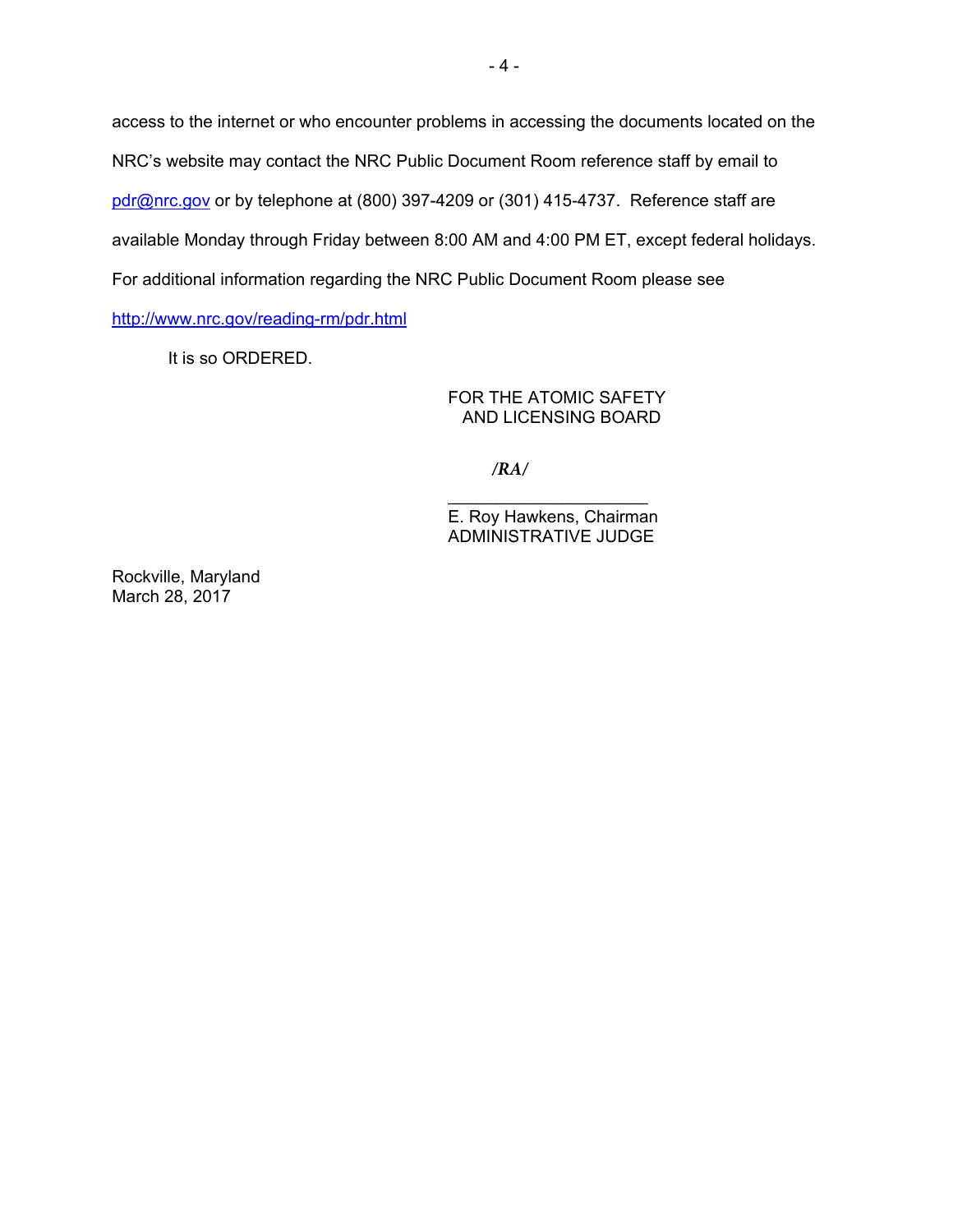## UNITED STATES OF AMERICA NUCLEAR REGULATORY COMMISSION

In the Matter of (1)

FLORIDA POWER & LIGHT COMPANY ) Docket Nos. 52-040 and 52-041-COL (Juno Beach, Florida) )

) and the contract of  $\mathcal{L}$ 

 $)$ (Turkey Point, Units 6 & 7) )

## CERTIFICATE OF SERVICE

I hereby certify that copies of the **NOTICE OF HEARING** have been served upon the following persons by Electronic Information Exchange.

U.S. Nuclear Regulatory Commission Office of Commission Appellate Adjudication Mail Stop: O-7H4 Washington, DC 20555-0001 ocaamail@nrc.gov

U.S. Nuclear Regulatory Commission Atomic Safety and Licensing Board Panel Mail Stop: T-3 F23 U.S. Nuclear Regulatory Commission Washington, DC 20555-0001

E. Roy Hawkens Administrative Judge, Chair roy.hawkens@nrc.gov

Dr. Michael F. Kennedy Administrative Judge michael.kennedy@nrc.gov

Dr. William C. Burnett Administrative Judge william.burnett2@nrc.gov

Jennifer E. Scro, Law Clerk Jennifer.Scro@nrc.gov

Kimberly Hsu, Law Clerk kimberly.hsu@nrc.gov

U.S. Nuclear Regulatory Commission Office of the Secretary of the Commission Mail Stop: O-16C1 Washington, DC 20555-0001 hearingdocket@nrc.gov

U.S. Nuclear Regulatory Commission Office of the General Counsel Mail Stop: O-15 D21 Washington, DC 20555-0001

Sara Kirkwood, Esq. sara.kirkwood@nrc.gov Patrick Moulding, Esq. patrick.moulding@nrc.gov Michael Spencer, Esq. michael.spencer@nrc.gov Robert Weisman, Esq. robert.weisman@nrc.gov Christina England, Esq. christina.england@nrc.gov Anthony C. Wilson, Esq. anthony.wilson@nrc.gov Olivia J. Mikula Olivia.Mikula@nrc.gov

OGC Mail Center: Members of this office have received a copy of this filing by EIE service.